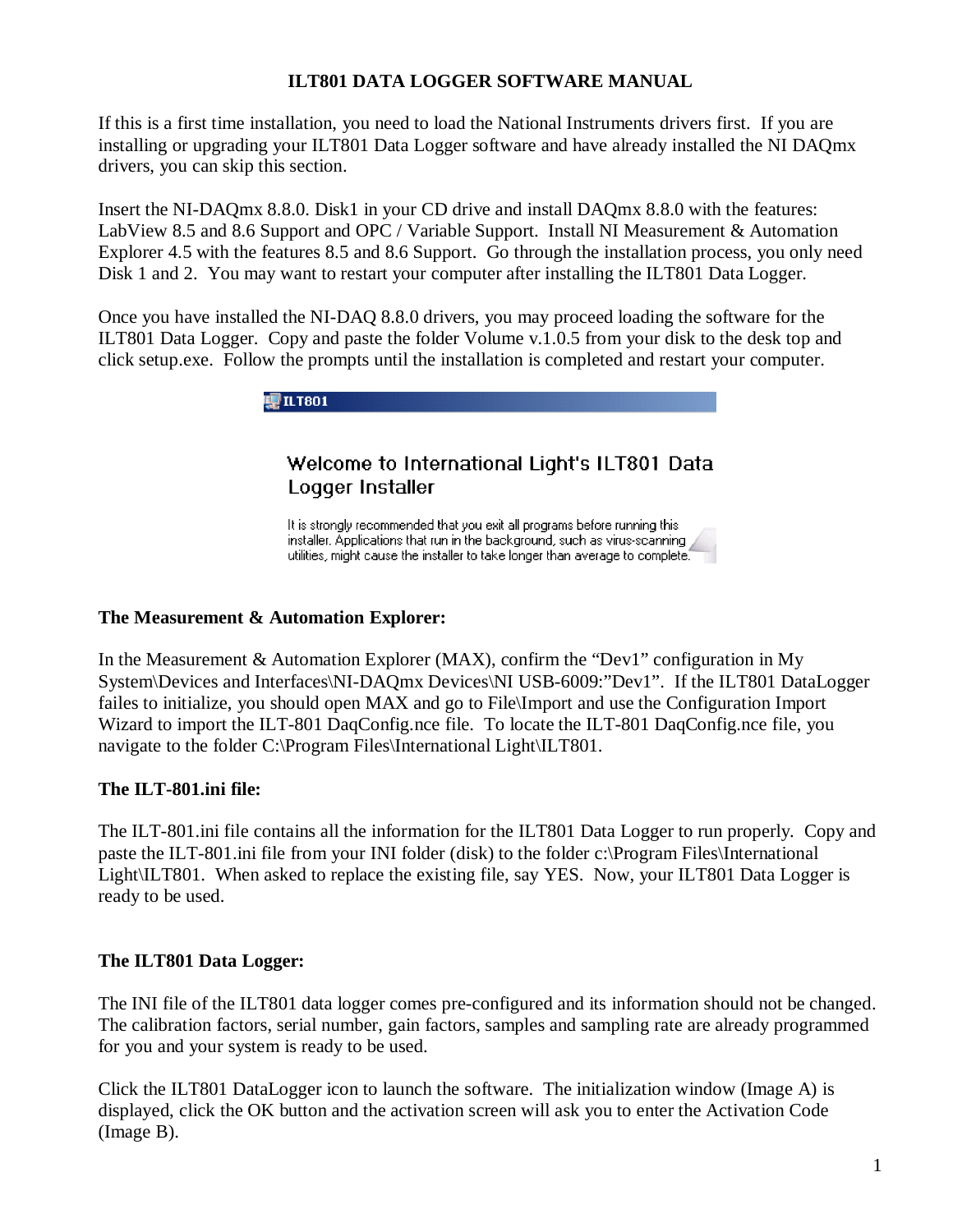

Click Enter Activation Code and enter the code 12ILT. Click OK and then click OK again.

The data acquisition display screen will load. The size of the window is preset and can not be changed.

The display contains eight channels and you can see the channel numbers and serial numbers of each detector. Take a moment to verify that each detector is correctly installed in the appropriate channel number on the rear of the ILT801. The serial number shown for each channel is the particular serial number of the detector. The calibration factor for each detector can be retrieved from the calibration certificate.

Acquire Setup Start<sub>F2</sub> Stop F4

Saving...

You may also wish to verify the serial number of the ILT801 meter in the lower left corner of the information bar.

The acquisition screen opens in pause mode and no readings are being taken. There are 3 ways

| to start the data logging: You can use the command bar-click the play button, or use |  |
|--------------------------------------------------------------------------------------|--|
| the short cut key - F2, or use the menu bar and press Acquire\Start.                 |  |

Once you start logging data, the red and green LED's in the information bar will flash alternately and the readings will be shown in the display box.  $\frac{Acquiring...}{=}$ 



To stop the data logger you can press F4, the Stop Button  $\Box$ , or by using the menu.

By default, the data are saved in the log file c:\ILT801 Data.txt shown at the bottom of the information bar. The file can be opened by any text editor or can be imported by Excel.

| LogFile: ILT801_Data.txt |  |
|--------------------------|--|
|--------------------------|--|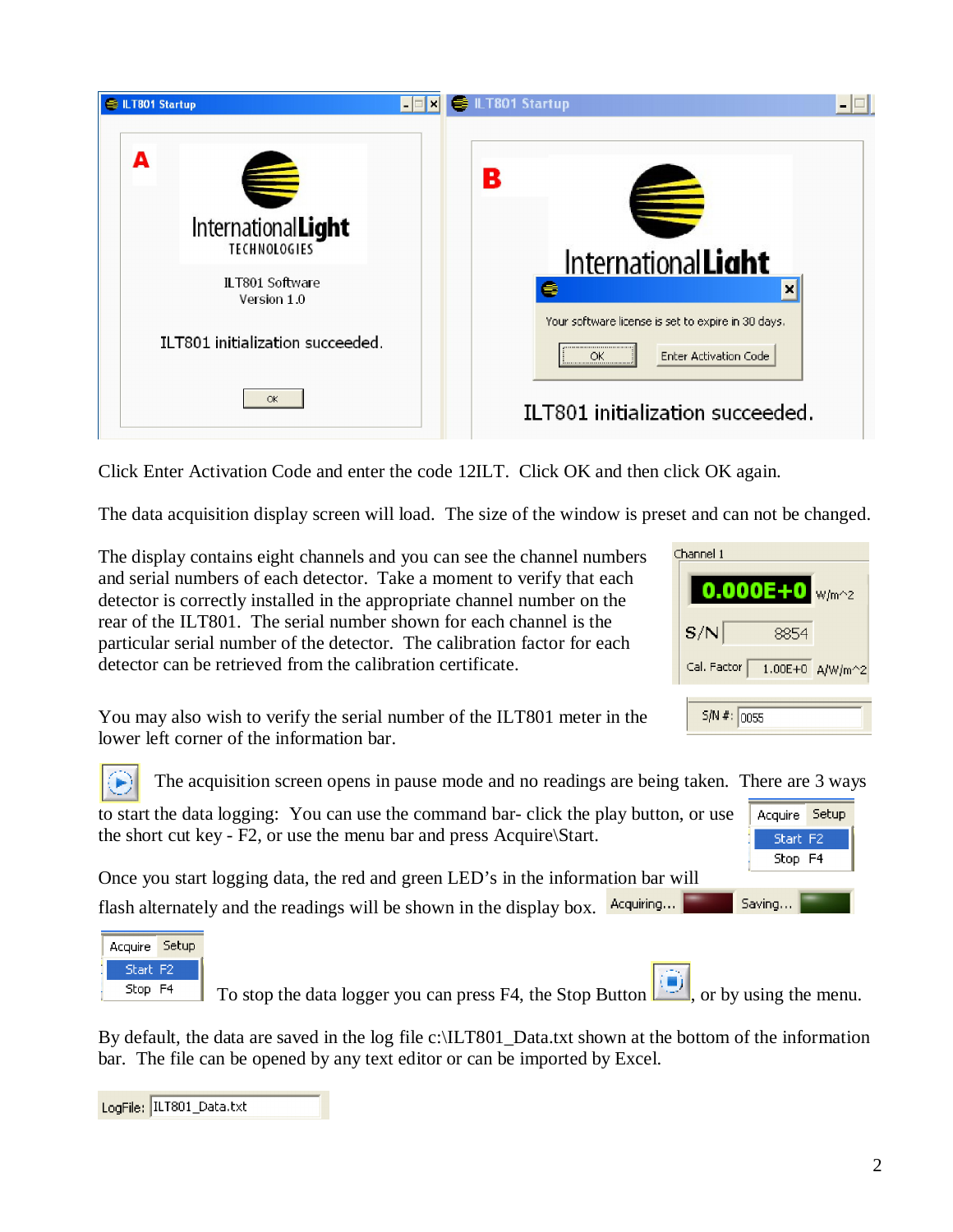When saving to c:\ILT801\_Data.txt, you may get an error message because you are not logged in as an administrator on your machine. Simply edit the Data Log Settings to point to a file in a directory where you have Read/Write privileges (My Documents or Program Files\International Light\ILT801\, for example).

#### **The Zeroing of the Channels:**

To zero the channel readings, start the data acquisition and cover the detector. Then, press for 1 to 2 seconds for example the Zero 1 button until the Channel 1 indicator shows  $0.000E+00$ , then release the button. The button changes to Disable when being released. If you decide to disable the zeroing, press the Disable button.

#### **The Calibration Factors or Cal-Factors:**

The ILT801 comes pre-configured and there should be no need to change the S/N of the detectors or the CalFactors. Using Setup\Data Log Settings, you can see a list of the serial numbers of the detectors and their calibration factors. For convenience, you can use the command button DLS in the command bar.

| $5/N$ 8854 | 1.00E+0 $\pm$<br>CalFactor             |
|------------|----------------------------------------|
| 5/N 8854   | 1.00E+0 $\pm$<br>CalFactor             |
| 5/N 8854   | $1.00E + 0$ $\rightarrow$<br>CalFactor |
| $5/N$ 8854 | 1.00E+0 $\pm$<br>CalFactor             |
| 5/N 8846   | $1.00E + 0$ $\pm$<br>CalFactor         |
| $5/N$ 8846 | CalFactor<br>1.00E+0 $\frac{1}{2}$     |
| 5/N 8846   | 1.00E+0 $\pm$<br>CalFactor             |
| 5/N 8846   | 1.00E+0 $\frac{1}{2}$<br>CalFactor     |

## **The Data Units:**

The ILT801 comes pre-configured and there should be no need to change the Units.

| Setup                           | Help                                                                                                   |                                    |  |
|---------------------------------|--------------------------------------------------------------------------------------------------------|------------------------------------|--|
|                                 | Data Log Settings<br>Hardware Configuration<br>Edit Meher SN<br>Edit Value FB Resistors<br>Setup Units |                                    |  |
| <b>E</b> Edit Data Log Settings |                                                                                                        |                                    |  |
| Edit units settings             |                                                                                                        |                                    |  |
|                                 | Data Linits<br>ch <sub>1</sub><br>W/m^2                                                                | Cal Factor Units<br>Ch1<br>A/W/m^2 |  |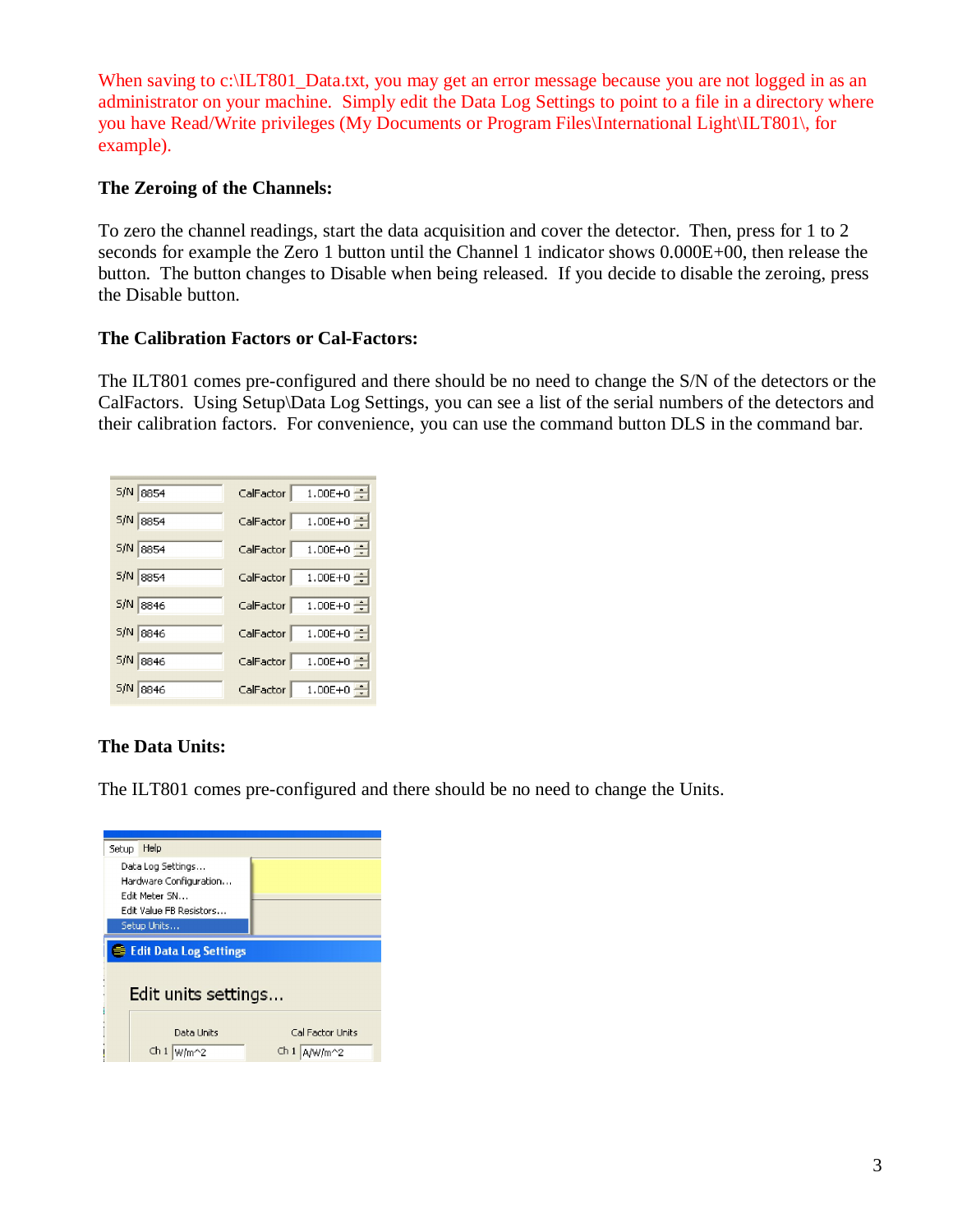#### **The ILT801 Serial Number:**

The serial number of the meter is already pre-entered in the ILT-801.ini file and can be found on the back of the ILT801. You should not change the S/N number.

#### **The Samples and Sampling Rate:**

The system comes with Samples set at 10 and a Sampling Rate of 100. The Time Out is set at 100 s. The number of samples, the sampling rate and the Time Out can be changed in Setup\Data Log Settings. For convenience, you can use the command button DLS in the command bar.

| Samples $\boxed{10}$   |  |
|------------------------|--|
| Sampling Rate (Hz) 100 |  |
| Timeout $(s)$ 100      |  |

Do not change output voltage of 1.5 volts or any of the Gain Conversion values. In addition, do not change the Feedback Resistor values under Setup\Edit FB Resistors or edit the hardware configuration under Setup\Hardware Configuration.

| Help<br>Setup <sup>1</sup>     |   | Help<br>Setup                                |                          |
|--------------------------------|---|----------------------------------------------|--------------------------|
| Data Log Settings              |   | Data Log Settings                            |                          |
| Hardware Configuration         |   | Hardware Configuration<br>miller and company |                          |
| Edit Meter SN                  |   | E Edit Hardware Configuration                |                          |
| Edit Value FB Resistors        |   |                                              |                          |
| Setup Units                    |   | Select your data acquisition char            |                          |
| <b>Edit FB Resistor Values</b> |   |                                              |                          |
|                                |   | Probe $1 \frac{1}{6}$ ILT801-Probe1          | $\blacksquare$           |
| Set the FB Resistor Values     |   |                                              |                          |
|                                |   | Probe $2\frac{1}{6}$ ILT801-Probe2           | $\blacksquare$           |
|                                |   |                                              |                          |
| Board 1 20000                  | ÷ | Probe 3 1/ <sub>6</sub> ILT801-Probe3        | $\blacksquare$           |
|                                |   |                                              |                          |
| Board 2 20000                  | ÷ | Probe $4\frac{1}{6}$ ILT801-Probe4           | $\blacksquare$           |
|                                |   |                                              |                          |
| Board 3 20000                  | ÷ | Probe 5 % ILT801-Probe5                      | $\blacksquare$           |
|                                |   |                                              |                          |
|                                |   | Probe 6 % ILT801-Probe6                      | $\blacksquare$           |
| Board 4 20000                  | ÷ |                                              |                          |
|                                |   | Probe 7 % ILT801-Probe7                      | $\overline{\phantom{a}}$ |
| Board 5 10000                  | ÷ |                                              |                          |
|                                |   | Probe 8 % ILT801-Probe8                      | $\blacksquare$           |
| Board 6 10000                  | Ė |                                              |                          |
|                                |   | Voltage Out % ILT801-VoltsOut                | $\blacksquare$           |
| Board 7 10000                  | ÷ |                                              |                          |
|                                |   |                                              |                          |
| Board 8 10000                  | ÷ | <b>OK</b><br>Cancel                          |                          |
|                                |   |                                              |                          |